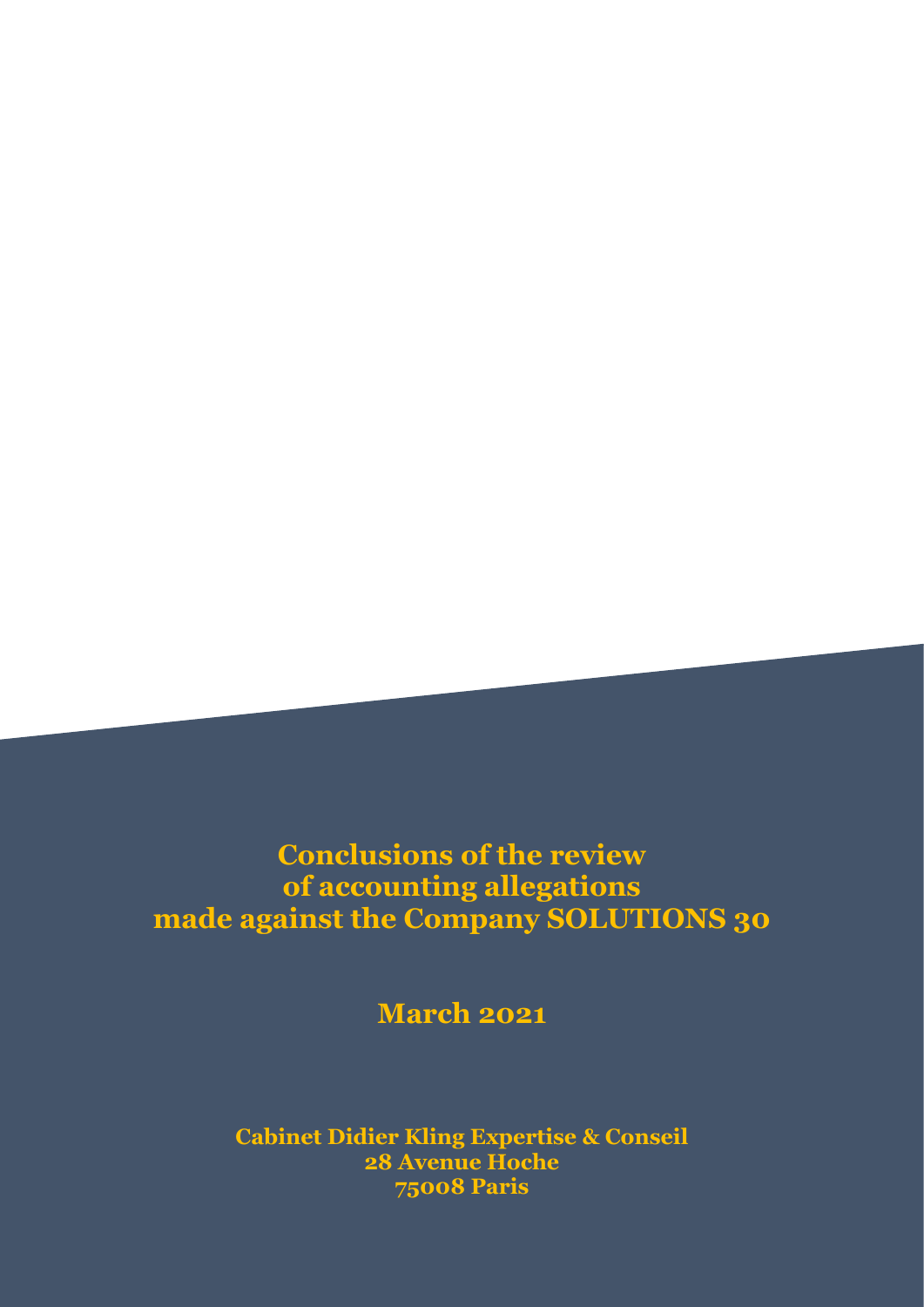Paris, March 31st, 2021

Mr Alexander SATOR Chairman of the Supervisory Board Mr Yves KERVEILLANT Chairman of the Audit Committee SOLUTIONS 30 3, rue de la Reine L-2418 Luxembourg

Dear Sirs,

The Company Solutions 30 SE (hereinafter, the « **Company** » or « **S30** ») has been the subject of allegations relating, in particular, to supposed links it has with persons related to the Mafia, money laundering activities, transactions in the capital of subsidiaries, or certain of its accounting practices (hereinafter, the « **Allegations** ») contained in the following documents<sup>1</sup>:

- A report written by an anonymous author, entitled "criminal links need explanation", that was made public on December 8, 2020 (hereinafter, the "**Anonymous Report**") ;
- Three supplements to the Anonymous Report generically entitled "diving into subsidiaries", which have been made public only to a limited number of Company stakeholders (hereinafter, the « **Sub-reports** ») ;
- Five letters from the Muddy Waters Fund (hereinafter, « **Muddy Waters** ») dated December 11, 15 and 21, 2020 and January 25 and 27, 2021 (hereinafter, the « **Letters** »).

You have requested Didier Kling Expertise & Conseil (hereinafter, "**DK**" or "**DKEC**"), by the means of an Engagement Letter dated December 28, 2020, to give you an independent opinion on the allegations of accounting nature (hereinafter, "**Accounting Allegations**") contained in the Documents.

At the same time, you have mandated the firm Deloitte Finance (hereinafter, "**Deloitte**") to coordinate the review of all allegations made against S30 and to analyse the allegations which are not of an accounting nature.

The breakdown of the Allegations reviewing work between Deloitte and DKEC is shown in Figure 1 on the following page

**.** 

<sup>1</sup> The Anonymous Report, the Sub-reports and the Letters are jointly referred to in this letter under the term "**Documents**".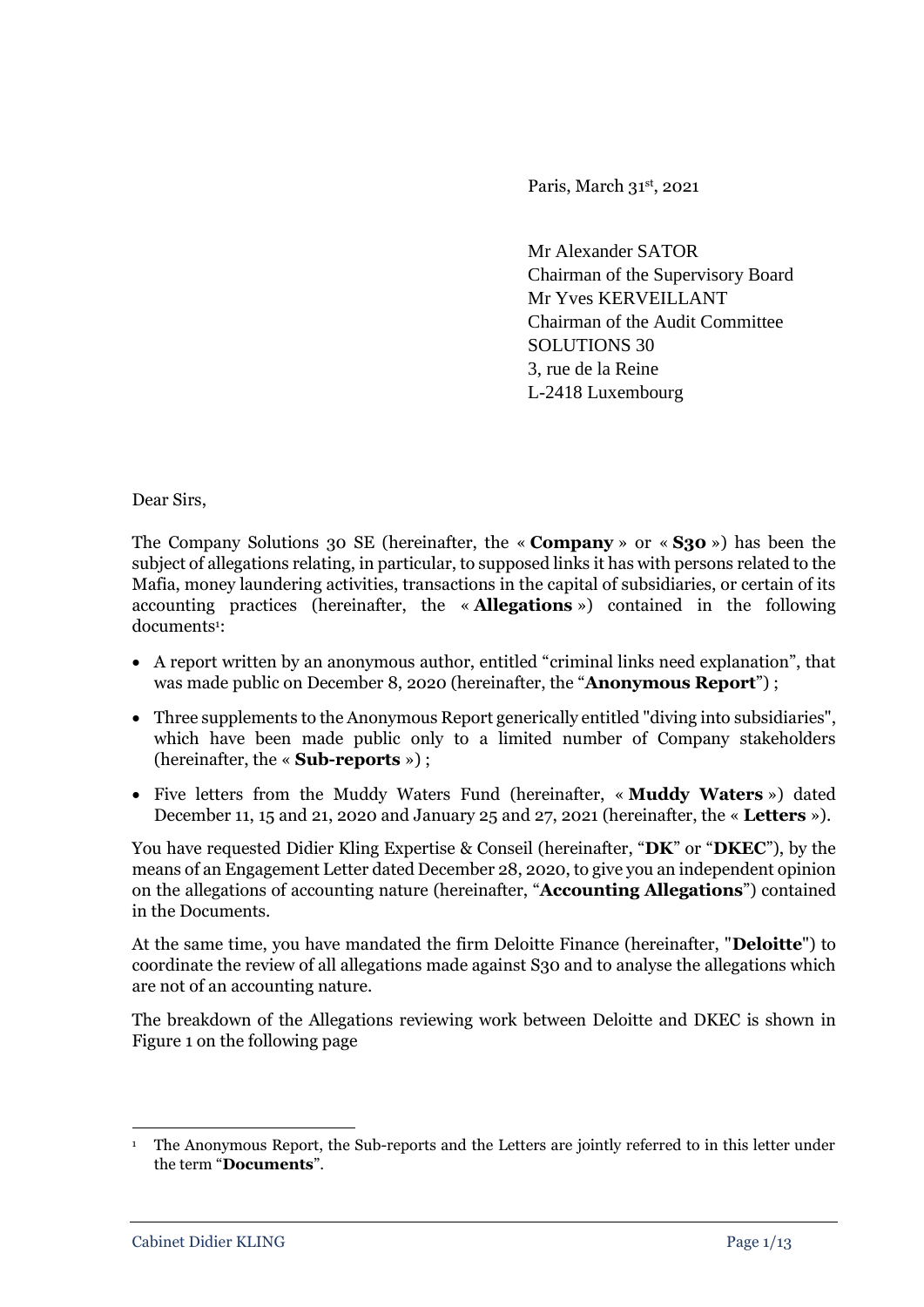## **Figure 1. Breakdown of the Allegations reviewing work, between Deloitte and DKEC**

| Sub-topic                                                                                                                     | <b>Scope</b>  | Paragraph              | <b>Topic</b>                                             | Sub-topic                                                                                                       | <b>Scope</b>  | Paragraph |
|-------------------------------------------------------------------------------------------------------------------------------|---------------|------------------------|----------------------------------------------------------|-----------------------------------------------------------------------------------------------------------------|---------------|-----------|
| The business relationships between S30 and AZ, a<br>known mafia associate                                                     | Deloitte      | <b>NA</b>              | 9. The<br>operations of<br>S30 in Spain                  | Transactions comparable to money laundering<br>schemes / Telima España                                          | Deloitte      | <b>NA</b> |
| The links between S30 and AZ, through Fabien Leger<br>and Laura Leger                                                         | Deloitte      |                        |                                                          | The consolidation of Autronic                                                                                   | DK            | § 5       |
| The links between S30 Aurore Invest Fund and Green<br>Bea                                                                     | Deloitte      |                        |                                                          | The recognition of goodwill                                                                                     | DK            |           |
| The links between S30 and AZ, through Louis Libart                                                                            | Deloitte      |                        |                                                          | The fake invoices accounted for in Autronic books                                                               | Deloitte      | <b>NA</b> |
| S30 exponential growth                                                                                                        | Deloitte      | <b>NA</b>              |                                                          | The accounting operations of S30 Iberia in 2019                                                                 | Deloitte & DK | ξ5        |
| S30 organic growth                                                                                                            | DK            | § 1                    |                                                          | The acquisition and disposal of Autronic                                                                        | Deloitte & Dk |           |
| The name AZ, the address "Rue des Genêts" and<br>certain entities related to AZ in the filings of S30 and<br>its subsidiaries | Deloitte      |                        |                                                          | The operation with Connectica Groep                                                                             | Deloitte & DK | \$9.4     |
| The incorporation of S30, with the assistance of AZ                                                                           | Deloitte      | <b>NA</b>              | $10.$ The<br>operations of<br>S30 in Germany             | Transactions comparable to money laundering<br>schemes / Connecting Cable & Digital Business<br>Solutions (DBS) | Deloitte      | <b>NA</b> |
| Transactions comparable to money laundering<br>schemes / Brand 30 Srl et Telima Inpart Srl                                    | Deloitte      |                        |                                                          | The operations with DBS                                                                                         | Deloitte & DK | \$6.1     |
| The accounts receivable of Brand 30 Srl and WW<br><b>Brand Srl</b>                                                            | DK            | § 2                    |                                                          | The links between Worldlink & Melvin Randall<br>Midrowsky                                                       | Deloitte      | <b>NA</b> |
| <b>GIAS International</b>                                                                                                     | Deloitte      | <b>NA</b><br><b>NA</b> |                                                          | The acquisition of Worldlink by S30                                                                             | Deloitte & DK | \$6.2     |
| Federol                                                                                                                       | Deloitte      |                        |                                                          | The financial performance of Worldlink                                                                          | DK            |           |
| Pugal Ltd                                                                                                                     | Deloitte      |                        |                                                          | Criticisms over the management of Connecting<br>Cable                                                           | Deloitte      | <b>NA</b> |
| The creation of S30                                                                                                           | Deloitte      |                        |                                                          | The acquisition of Connecting Cable                                                                             | Deloitte      |           |
| The turnover of the Management board and the<br>Supervisory board of S30                                                      | Deloitte      |                        |                                                          | The financial performance of Connecting Cable                                                                   | DK            | § 6.3     |
| The resignation of Olivier Raguin                                                                                             | Deloitte      |                        |                                                          | The change of the corporate name of Connecting<br>Cable                                                         | Deloitte      | <b>NA</b> |
| Francesco Serafini & the HP investigation                                                                                     | Deloitte      |                        | <b>11. The</b><br>operations of<br>S30 in France         | The operations with CPCP Telecom                                                                                | Deloitte & DK | 57        |
| Francesco Serafini & Dominator Yachts                                                                                         | Deloitte      |                        | $12.$ The<br>operations of<br>S30 in Italy               | The relationships between S30 and HP, in particular<br>Rexion & Mixnet Italia Srl                               | Deloitte      | <b>NA</b> |
| Alexander Sator                                                                                                               | Deloitte      |                        |                                                          | The BSI & BRSI operations                                                                                       | Deloitte & DK | § 8       |
| The holding and the consolidation of BSS by S30                                                                               | Deloitte & DK | § 3                    |                                                          | The loans of BSI & BRSI to S30 Italia                                                                           | <b>DK</b>     |           |
| The links between BSS and Gold Cash & Pay Network<br>Srl                                                                      | Deloitte      | <b>NA</b>              |                                                          | The acquisition of CFC Italia Srl by S30                                                                        | Deloitte      | <b>NA</b> |
| The links between BSS and MHW Consultancy<br>Services Ltd                                                                     | Deloitte      |                        |                                                          | The contractual arrangement between S30 and<br>Massano Srl                                                      | Deloitte      | <b>NA</b> |
| The links between BSS and Special Services SPV Srl<br>TTS:                                                                    | Deloitte      |                        | 13. The<br>relationships<br>with Federico<br>Salmoiraghi | The sale of BSI & BRSI to Steel Telecom                                                                         | Deloitte      | <b>NA</b> |
| The administrative errors related to the holding of<br><b>BSS</b>                                                             | Deloitte      |                        |                                                          | Solutions 30 Eastern Europe                                                                                     | Deloitte      |           |
| The holding of BSS by RZA Connect Srl                                                                                         | Deloitte      |                        |                                                          | Rimiflu                                                                                                         | Deloitte      |           |
| BSS, a cost center                                                                                                            | DK            | § 3                    |                                                          | The money laundering allegations in relation to<br>Federico Salmoiraghi                                         | Deloitte      |           |
| The consolidation of S30 Ukraine                                                                                              | Deloitte & DK | § 4                    |                                                          | The holding of Remote 30 Eastern Europe                                                                         | Deloitte      |           |
| The holding of S30 Ukraine by Solutions 30 Eastern<br>Europe (S30 EE)                                                         | Deloitte      | <b>NA</b>              | 14. The<br>accounting and<br>financial<br>matters        | The negative goodwill on the majority of the 2018<br>and 2019 acquisitions                                      | <b>DK</b>     | § 9.1     |
| The operations of S30 in the Philippines                                                                                      | Deloitte      |                        |                                                          | The capital gain amounting to €15m                                                                              | DK            | § 9.2     |
| The operations of S30 in Greece (VoCo)                                                                                        | Deloitte & DK | § 4                    |                                                          | Telima Frepart                                                                                                  | DK            | § 9.3     |
| The operations of S30 in Guyana and in Martinique                                                                             | Deloitte & DK | § 4                    |                                                          | S30 cash                                                                                                        | DK            | § 9.5     |
| The links between S30 and Volga Group                                                                                         | Deloitte      | <b>NA</b>              |                                                          | S30 debts                                                                                                       | DK            | §9.6      |
|                                                                                                                               |               |                        |                                                          | "Invoices to be issued"                                                                                         | DK            | § 9.7     |
|                                                                                                                               |               |                        |                                                          | Classification of other operating income                                                                        | DK            | \$9.8     |
|                                                                                                                               |               |                        |                                                          | The booking of software development costs                                                                       | DK            | \$9.9     |
|                                                                                                                               |               |                        |                                                          | The acquisition of Elmo by S30 Wschód                                                                           | <b>DK</b>     | § 9.10    |

*NB: "NA" means that, having been reviewed by Deloitte, the Allegation is not the object of a conclusion in the present communication, and, therefore, it will be necessary to refer to the Deloitte report regarding these allegations.*

The purpose of the present letter is to respond to your request to provide you with conclusions of our work on our review of Accounting Allegations.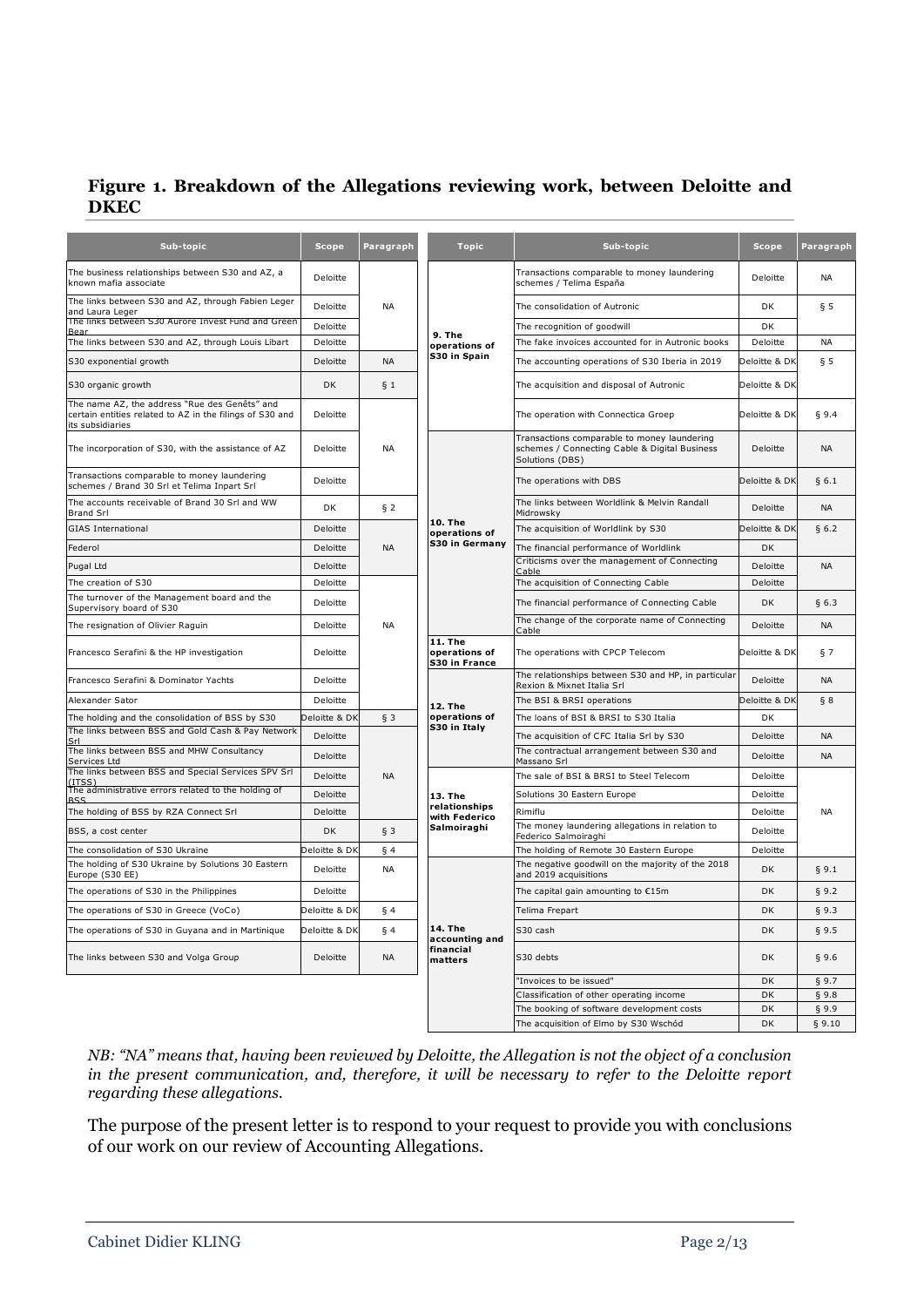These conclusions will be structured around 9 themes, in which the Accounting Allegations have been organized, in order to make their presentation more synthetic.

We first of all set out the procedures that we carried out and the reservations that apply to the conclusions presented later in this letter.

## **Procedures and Reservations**

The work of reviewing the Accounting Allegations, of which we present the conclusions, took place over the period running from December 28, 2020 to March 31, 2021. As for the Accounting Allegations identified in the Documents, they consisted of:

- Analysing legal, accounting and bank documents, transmitted to us by S30 at our request, which could include experts' consultations;
- Interviewing:
	- $\checkmark$  the Chairman of the Management Board and the Chief Financial Officer of S30;
	- $\checkmark$  members of the S<sub>30</sub> Finance and Accounting Department, as well as S<sub>30</sub> advisers and consultants;
	- $\checkmark$  the auditor (réviseur d'entreprises agréé) certifying S30's accounts;
- When relevant, carrying out walkthrough tests, analytical procedures and verifying certain accounting entries of the corporate and/or consolidated accounts in support of the documents transmitted.
- Verifying accounting standards were duly applied by S30.

As part of our work, we were able to benefit from the collaboration of the Company and to discuss with Deloitte, and we did not notice any hindrance whatsoever.

These conclusions have been drawn up for the attention of the Company's Supervisory Board for information purposes. DKEC does not incur any direct or indirect responsibility towards any third party, or any person other than the recipients of this letter, in reference to the information contained therein, its interpretation, its application or any possible omission.

These conclusions have been translated into English, to help S30 with the communication needs it may have. Nonetheless, it shall be noted that the French version shall prevail.

The conclusions resulting from our work carried out, as of March 31, 2021, are established on the basis of the information, data and documents which were made available to us at our request during our mission. It was not for us to verify the completeness of the documents made available to us.

We have no obligation to update these conclusions.

Finally, our mission does not constitute an audit or a limited examination carried out in accordance with applicable professional standards. It was not intended to audit the accounts, nor to express any audit opinion thereon at any date.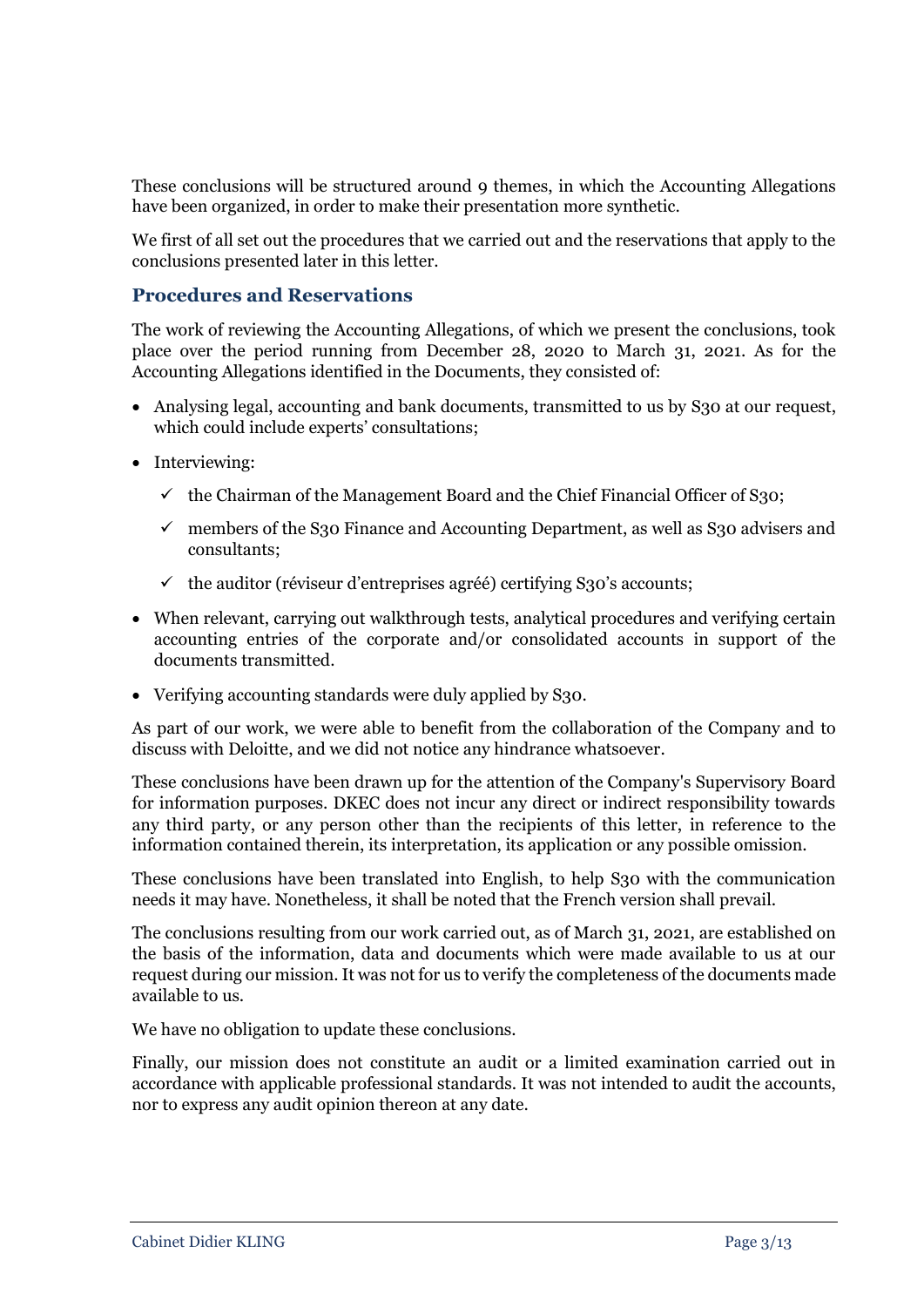We have carried out our procedures by exercising our professional judgment and by considering the concept of materiality threshold<sup>2</sup>

# **1. S30's financial performance and organic growth**

As a preliminary point, we may observe, in the publication in which S30 details its 2019 revenue, three elements<sup>3</sup>: organic growth of historical subsidiaries, organic growth of acquired companies, external growth. It specifies that revenue relating to outsourcing contracts concluded with the DXC and TELENET groups are included in its organic growth.

In this context, our work enabled us to verify the calculation of organic growth presented by S30 for its 2019 financial year. Thus, we have not identified any elements allowing us to confirm the Allegations concerning the misallocation of the consequences of certain transactions between organic growth and external growth.

# **2. The transfer of S30's headquarters to Luxembourg**

Our work enabled us to verify that the services invoiced by the companies Brand 30 Sarl and WW Brand Sarl correspond to brand license fees invoiced to fully consolidated subsidiaries of the S30 group.

The income and expenses as well as the receivables and payables related to these services have been eliminated as part of the consolidation process, in accordance with the applicable consolidation rules.

Therefore, the invoicing for these services has no impact on the consolidated result of S30.

# **3. Balkans Shared Services (hereinafter, "BSS")**

Our work enabled us to verify that the profit in the amount of  $\epsilon$  441k, made during its 2019 financial year by the company Balkans Shared Services <sup>4</sup> originates in the margin that this company made on the re-invoicing of services, carried out by usual subcontractors of the S30 group, to two fully consolidated entities of the S30 group.

Therefore, this profit has no impact on the consolidated result of S30.

Our work also made it possible to verify the cash flow, inflow and outflow, justifying the level of BSS's cash at the end of its 2019 financial year ( $\epsilon$  712k). We note, however, that this cash is currently unavailable due to ongoing legal proceedings.

<sup>-</sup><sup>2</sup> That is, the amount beyond which economic decisions or judgment based on the accounts are likely to be influenced

<sup>3</sup> Press Release dated January 28, 2020 relating to 2019 revenue (presented in the Luxembourg accounting framework), press release dated April 28, 2020 relating to 2020 results (presented in the IFRS accounting framework) and 2019 consolidated financial statements (pages 65 and following, of the French version).

<sup>4</sup> As stated in the management report on S30's 2019 social results (see page 9).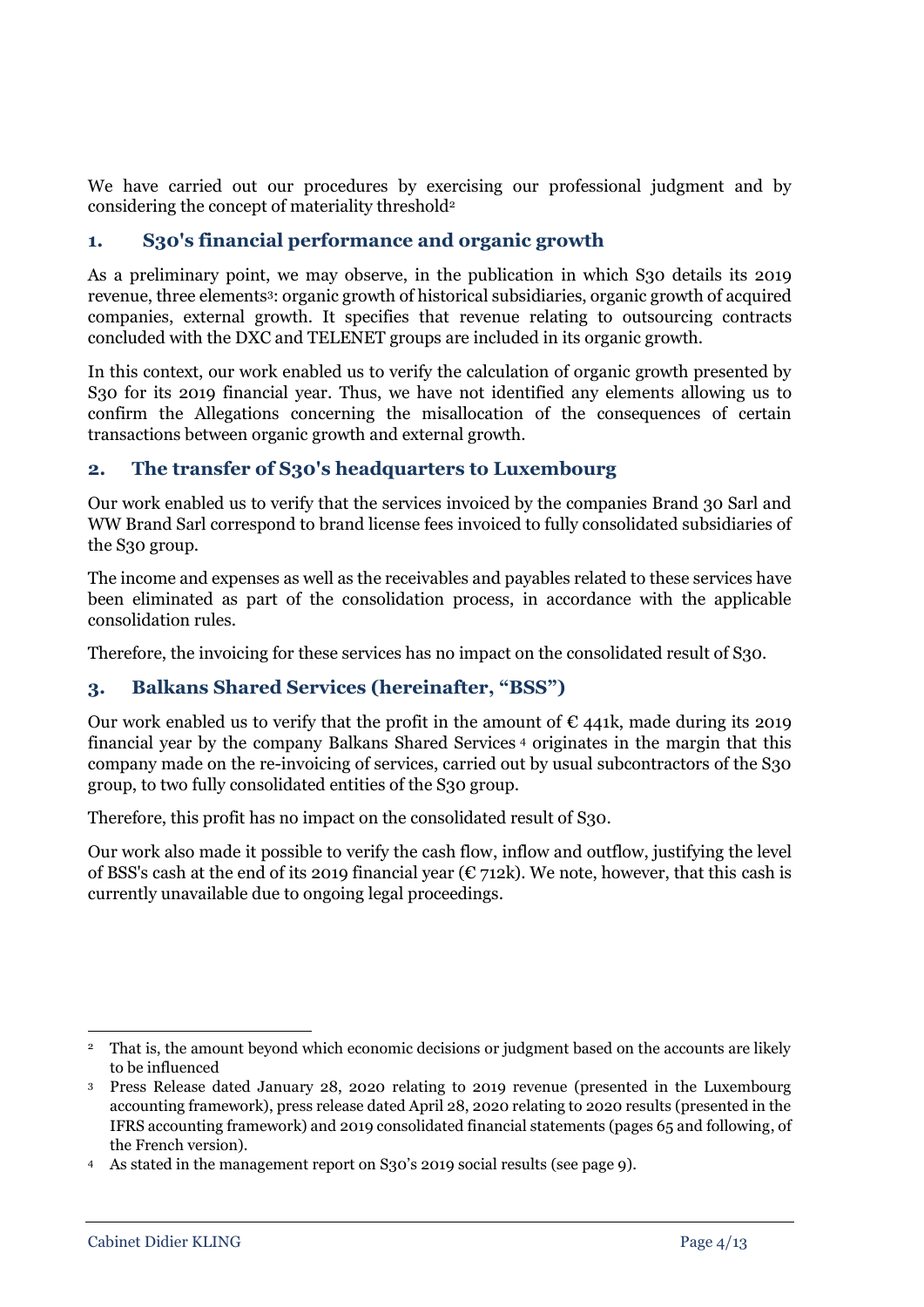# **4. S30 operations in Ukraine, The Philippines, Greece, Guyana and Martinique**

#### *4.1 Allegation relating to the company Solutions 30 Ukraine LLC (hereinafter, "S30 Ukraine")*

According to Deloitte's analysis:

- S30 Ukraine, legally registered in Ukraine on April 11, 2019, is a company 100% owned by Solutions 30 Eastern Europe,
- The S30 group only had a minority stake (19%) in Solutions 30 Eastern Europe in 2019.

Given the exclusive control of S30 Ukraine by Solutions 30 Eastern Europe, which is also a minority stake in the S30 group below the 20% threshold, it is justified that S30 Ukraine is not included in the scope of consolidation of S30 in 2019.

#### *4.2 Allegation relating to the company VoCo Single Member PC (hereinafter, "VOCO", Greece)*

Our work confirms that VOCO was not signficant, which explains its exclusion from the consolidation scope of the 2018 and 2019 consolidated financial statements prepared in accordance with IFRS.

#### *4.3. Allegation relating to Solutions 30 Guyane (hereinafter, "S30 Guyane") and Solutions 30 Martinique (hereinafter, "S30 Martinique")*

Our work confirms the existence of operations by S30 Guyane and S30 Martinique, which operate, in these areas, the implementation of a contract that S30 signed with one of its main clients, and made it possible to verify the invoicing procedures of these companies, without noting any anomalies.

## **5. Several S30 operations in Spain**

Our conclusions regarding the allegations in connection with the company Autronic Comunicaciones SL, now called Vitgo Comunicaciones SL, (hereinafter, "**Autronic**"), in which S30 initially acquired a 50% stake in February 2016, relate to four points.

First, the drop in Autronic's valuation from  $\epsilon$  7m, when S30 entered its capital in February 2016, to a symbolic euro, in March 2018, is justified by the drop in recorded results by this company between its 2015 financial year, i.e. the last financial year ended on the date of acquisition of the initial stake in S30, and its 2017 financial year, or the last financial year ended on March 2018.

Secondly, we consider that the accounting methods used by S30 to consolidate its participation in Autronic prove to be correct, from a formal point of view, both in its accounts drawn up according to the Luxembourg accounting standards (hereinafter, "**Lux GAAP** ») and in its accounts stated in accordance with IFRS.

However, the arrangement implemented by S30 to retrocede 51% of Autronic's capital in March 2018 to a third party, before buying this stake from it in October 2019, did not prove to be appropriate to reflect, in a relevant way, in its consolidated financial statements, its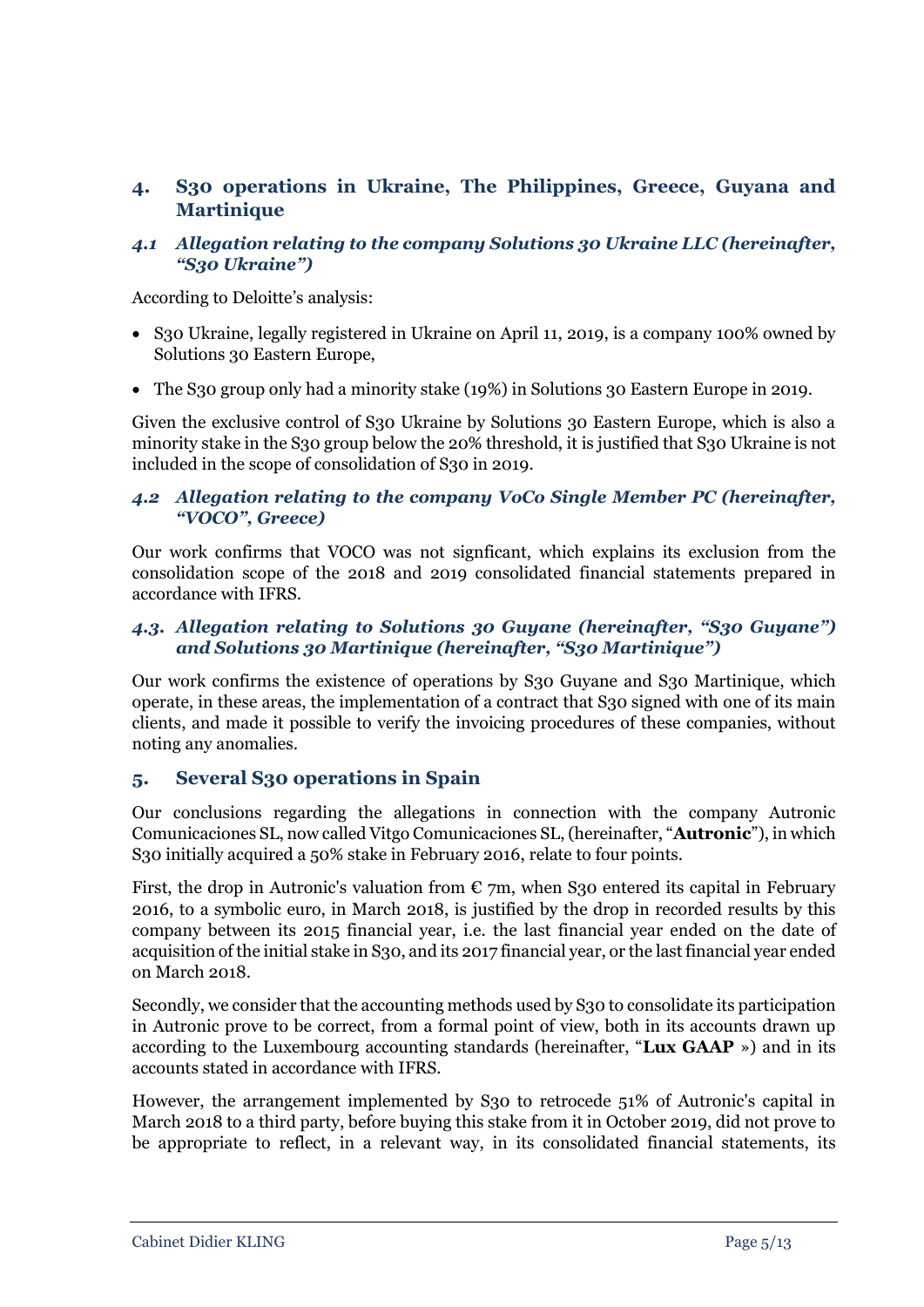economic exposure to Autronic. Favouring substance over form could have led S30 to fully integrate Autronic into its consolidated accounts from March 2018<sup>5</sup> .

Third, the change in Autronic's consolidation method from proportional consolidation to the equity method from June 2017, did not lead S30 to see an increase in the value of its stake in Autronic at the closing of its 2017 accounts, contrary to what is stated in the "diving into subsidiaries 1" Sub-report.

Finally, our analysis leads us to consider that S30 should have carried out the depreciation of the residual goodwill attached to its stake in Autronic at the end of its 2017 financial year  $(2,311 \text{ kC})$  established according to Lux GAAP.

It should be noted that this depreciation was taken into account in the consolidated financial statements of S30 defined under IFRS at the date of transition, i.e. January 1, 2018.

## **6. Several S30 operations in Germany**

## *6.1 Allegations relating to the company Digital Business Solutions (hereinafter, "DBS")*

We have not identified any elements that support the allegation that Mr. Gianbeppi FORTIS would have granted loans to DBS or, reciprocally, that DBS would have granted them to Mr. Gianbeppi FORTIS on December 31, 2015 and 2016.

#### *6.2 Allegations relating to the company WorldLink Gmbh (hereinafter, "WorldLink"")*

Our conclusions, regarding the allegations in reference to the company WorldLink, in which S30 took a 20% stake in July 2018, fiscal year during which this company achieved a 4.79 m  $\epsilon$ revenue and a net loss of -1.04 m  $\epsilon$ , before acquiring the remaining equity in December 2020, relate to three points.

Firstly, we determined that the Aurore Invest fund (hereinafter, "**Aurore Invest**") made a capital gain of  $\epsilon_{25.4k}$  corresponding to the difference between the exercise price of the purchase option that S30 had on its participation and the cost price of this participation, which had been acquired on the basis of one symbolic euro.

According to our analysis, this capital gain, even limited, was justified by real involvement in the management of WorldLink, effective economic risk-taking or a positive evolution of WorldLink's performance.

Secondly, we consider that the interest rate on shareholder's loans granted by S30 to WorldLink ( $\epsilon$  1.610m at the end of 2018 and  $\epsilon$  2.675m at the end of 2019) turned out to be lower than the market rate given the risk of default of WorldLink, although this was the same rate that S30 charged for all of its subsidiaries. As a result, S30 should have written down the value of its shareholder's loans to WorldLink in its 2018 and 2019 consolidated accounts.

<sup>-</sup><sup>5</sup> The consolidation method used for this participation from March 2018 was the equity method both in the accounts prepared according to Lux GAAP and in accordance with IFRS.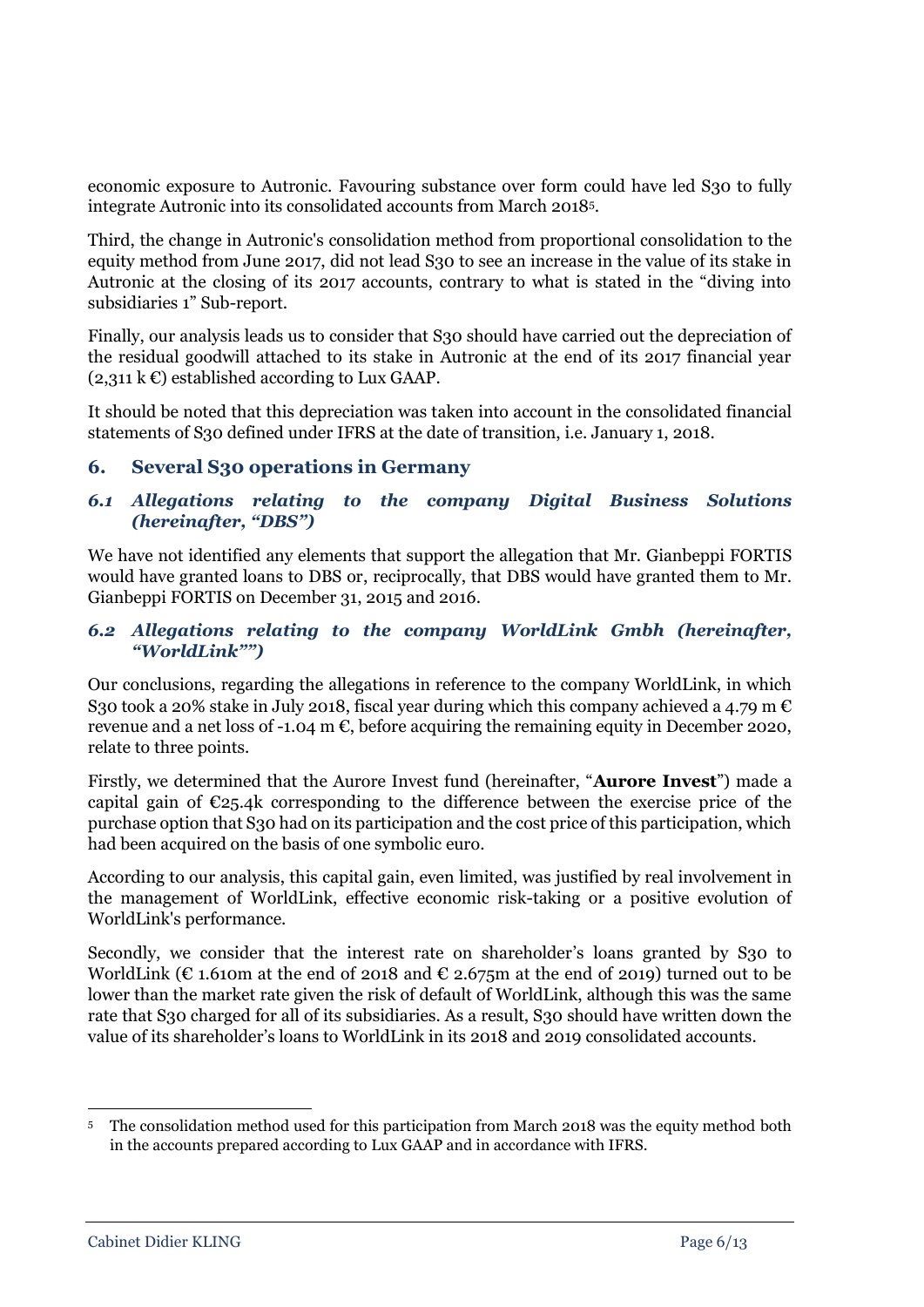Finally, our analysis shows that S30 should have applied the following consolidation methods to its participation in WorldLink:

- Equity method resulting from the exercise of significant influence in its 2018 consolidated accounts established under Lux GAAP;
- Full consolidation resulting, in essence, from the exercise of de facto control, effective July 2018, in its 2018 and 2019 consolidated financial statements prepared in accordance with IFRS.

## *6.3 Allegations relating to the company Connecting Cable*

On the basis of the documents transmitted to us, it appears that the discrepancies observed in the 2014 and 2016 balance sheets of the company Connecting Cable result from reclassifications in clearly identified balance sheet accounts, without any impact on the level of its net profit. Moreover, as part of its certification of Connecting Cable's accounts for the year ended December 31, 2015, including comparative data with a reclassification at the 2014 balance sheet level, the Auditor did not issue any particular observation.

#### **7. Several operations in France**

Our conclusions regarding the allegations in connection with the acquisition, by S30, of CPCP Telecom (hereinafter, "**CPCP**"), relate to four points.

Firstly, we determined that Aurore Invest achieved a capital gain in the amount of  $\epsilon$ 77k contrary to the amount of  $\epsilon$  470K indicated in the allegations -, corresponding to the difference between the exercise price of the call option available to S30 on its participation and the cost price of this participation.

Secondly, our analysis show that, the difference between the purchase price of the CPCP securities recorded in the accounts of the company Telima Frepart (hereinafter, "**TELIMA**"), a wholly-owned subsidiary of S30, and the sale's price of these same CPCP securities registered with the seller company, CMC (hereinafter, "**CMC**"), is due to:

- the capital gain achieved by Aurore Invest on its stake in CPCP ( $\epsilon$  77,000 see above);
- the amount of fees invoiced by the financial advisor who supported S30 in the acquisition of CPCP ( $C_{4,269,000}$ ).

According to the documents that this financial advisor sent us, via two legal opinions from a lawyer attesting to having rendered these opinions independently, these fees are likely to be analysed up to 898 k  $\epsilon$  as ancillary costs to the acquisition of the shares and up to  $\epsilon_{3,271,000}$ as operating expenses of CPCP.

This portion of fees corresponding to operating expenses should not have been included in:

- the value of CPCP shares recorded in TELIMA's corporate accounts;
- the basis for calculating goodwill recorded in respect of CPCP in the 2017 and 2018 consolidated accounts of S30, established in accordance with Lux GAAP.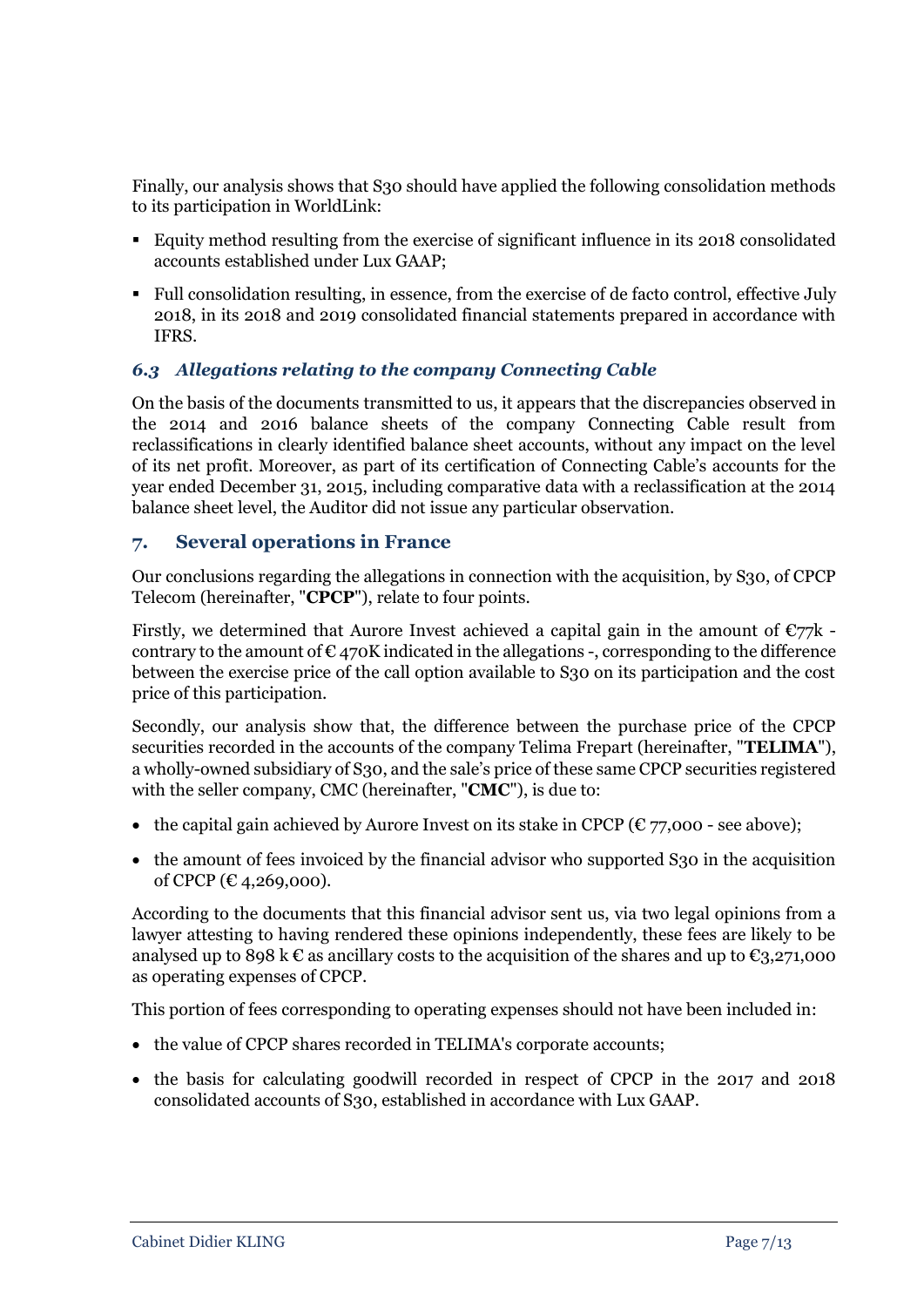It needs to be highlighted that:

- in the 2018 consolidated accounts established in Lux GAAP, this restatement of acquisition costs would have reduced the acquisition price of CPCP shares, and therefore correspondingly, increased the negative goodwill (badwill) calculated by the difference with the value of the relationships customers, generating a profit of an similar amount;
- in the consolidated accounts prepared in accordance with IFRS, this distinction has no consequence, the acquisition costs being recorded as expenses.

Thirdly, we consider that S30 has appropriately integrated its stake in CPCP:

- by equity method, between June 2017 and July 2018, then, from that date, by full consolidation in its 2018 and 2019 consolidated accounts established under Lux GAAP;
- by full consolidation from January 1, 2018 in its consolidated accounts prepared in accordance with IFRS.

Finally, we deem that the description in S30's 2019 annual report of the conditions under which it could increase its initial stake in CPCP, should have referred to a notion of obligation in the event of fulfilment of conditions precedent, rather than an option to increase its capital share.

# **8. Several operations in Italy**

Our conclusions concerning the allegations in connection with the company's Business Solutions Italia Srl (hereafter, "**BSI**") and Business Remote Solutions Italia Srl (hereafter, "**BRSI**"), which the company Solutions 30 Italia Srl (hereafter, "**S30 Italia**"), a wholly-owned subsidiary of S30, created in January 2018, to implement a service provision contract signed with the DXC group, before selling them in October 2019, relate to three points.

First, our analysis of the legal documents relating to the sale of BSI and BRSI confirms that S30 and the company F2Linvest, owned by Mr. SERAFINI, member of the Supervisory Board of S30, sold their stakes in BSI and BRSI, within a few days in October 2019, on the basis of an overall valuation of BSI and BRSI of €2.2m and €4.3m, respectively.

The documents that were transmitted to us at our request by S30 do not reveal:

- a shareholders' agreement had been signed between S30 Italia and F2Linvest, whereas such a document could have included, in absolute terms, clauses allowing their interests to be aligned in the event of S30 Italia leaving the capital of BSI and BRSI;
- F2Linvest had bargain power justifying that it benefits from a higher valuation base for its BSI and BRSI shares than that obtained by S30 Italia.

Secondly, we note that the amount of the capital gain linked to the sale of BSI and BRSI turns out to be higher in the consolidated accounts of S30 drawn up according to IFRS, than in the social accounts of S30 Italia drawn up according to the Italian accounting standards, due to differences in the accounting treatments applicable in these two standards.

Lastly, we were able to trace all the flows between S30 Italia, BSI, BRSI and the company Steel Telecom, which acquired BSI and BRSI, both with regard to the payment of the purchase price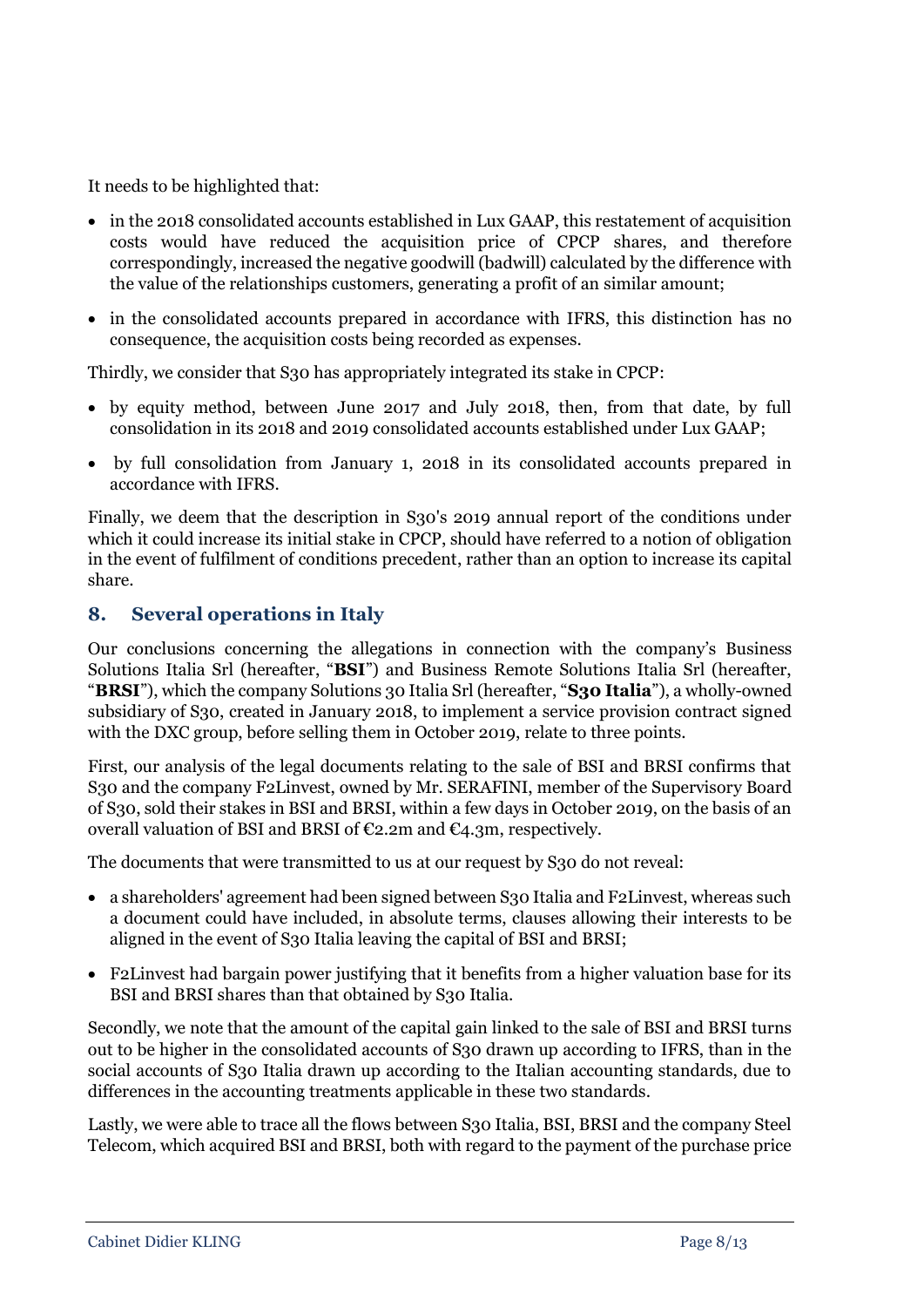of BSI and BRSI by Steel Telecom, as regards the loans made by S30 Italia from BSI and BRSI and their repayment, which was completed during the year 2020.

More specifically, according to our analysis:

- BSI and BRSI had significant cash flow, resulting from the specificities of the outsourcing contracts they had concluded with the DXC group, which it could therefore lend temporarily to S30 Italia;
- the variation in cash recorded by S30 Italia between December 31, 2018 and December 31, 2019  $(+1,244 \mathrm{k\mathbb{C}})^6$  may be rationalised.

#### **9. Accounting and financial matters**

# *9.1 On the recognition of badwill (negative goodwill) by S30 in the context of some of its acquisitions*

Our work, carried out on the basis of tests, did not lead us to identify anomalies in the process of identifying intangible assets, taking the form of customer relationships, and in determining the valuation parameters, which led to estimate a customer relationship value showing badwill on certain acquisitions made in 2018 and 2019.

Without calling into question the recorded badwill levels and our conclusions above, however, we recommend that, for the future, S30 should document more precisely the following points in the context of its next acquisitions:

- the nature of the customer relationship provided by the acquired company in relation to the synergies with S30, which make it possible to perpetuate or to develop existing relationships;
- the length of the relationship in view of the diversity of the activities carried out;
- the level of operating margin with regard to companies considered to be market participants in the market in which the acquired company operates.

## *9.2. On the capital gain in the amount of € 15 million recorded in S30's 2018 consolidated accounts, established in accordance with IFRS*

The Anonymous Report questions the origin of a capital gain of  $\epsilon$  15 million recorded by S30 in 2018, which would not be mentioned in its annual report the same year.

Our work shows that this capital gain stems from the exercise in 2018 by S30 of a call option on the balance of the capital of the company JANSSENS Group BVBA (hereinafter,

 $\overline{a}$ 

<sup>6</sup> We observe that the analysis presented in the letter from Muddy Waters dated January 25, 2021 does not take into account the following elements:

 $\checkmark$  the receipt of  $\epsilon$  2.2m obtained by S30 Italia in the framework of the sale of BSI and BRSI was partially offset by the acquisition of shares in the company F2Linvest and by a capital increase in these companies during the year 2019 ;

 $\checkmark$  the loans made by S30 Italia with BSI and BRSI during 2019 had already been partially repaid at the end of 2019.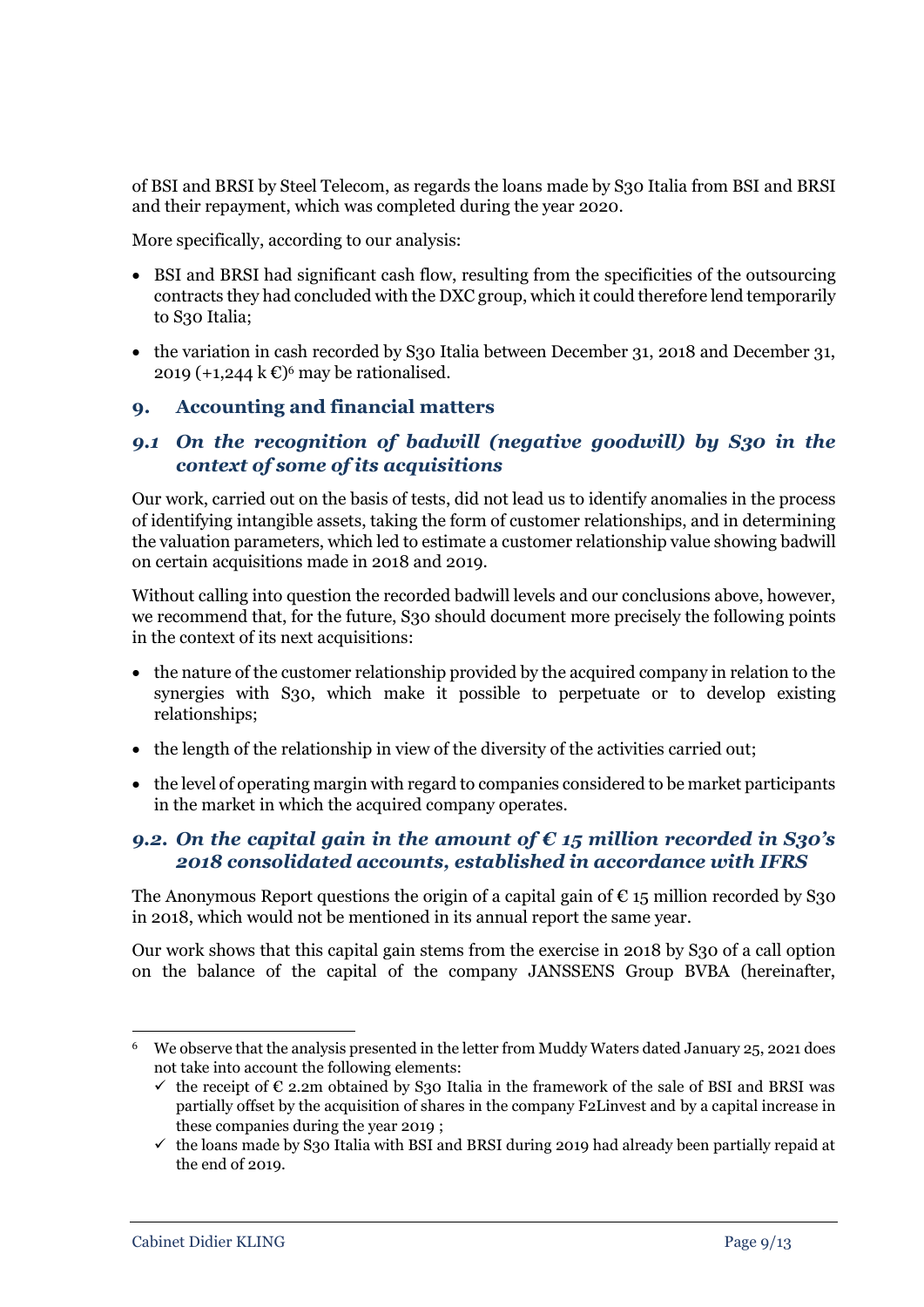"**JANSSENS**"), of which it held already 50% of the equity, as part of a partnership with the telecommunications operator TELENET.

In accordance with IFRS, the exercise of this purchase option was analysed as a takeover by successive purchase of securities, giving rise to the revaluation of the initial 50% stake on the basis of the purchase price of the balance of the capital.

This is why this capital gain appears in the 2019 (and not 2018) annual report of S30 when S30 established for the first time, its financial statements in accordance with IFRS while also presenting comparative data for the transition period, i.e. on January 1, 2018 and December 31, 2018.

## *9.3 On TELIMA Frepart*

We note that S30 pledged the securities of its subsidiary TELIMA as part of the set-up of its structured loan and that TELIMA filed 2018 corporate accounts corrected for the material error showing its table of subsidiaries and holdings, which does not call for any particular comments from us.

# *9.4 On CONNECTICA Groep BV (hereinafter, "CONNECTICA")*

S30 acquired a 50% stake plus one share of CONNECTICA in August 2017 before retroceding 2% of its capital to a third party investor.

Our analysis show that S30 has appropriately integrated its participation in CONNECTICA in consolidated accounts drawn up according to Lux GAAP and in accordance with IFRS.

## *9-5 On S30 cash position*

As a preamble, we note that the bank confirmation procedure is part of the audit procedures usually carried out by the approved company auditor/statutory auditors as part of their certification of consolidated accounts.

Our work on the S30 Cash Allegations has not led to the identification of any anomalies.

More precisely:

Regarding cash at December 31, 2017, the consolidated position of  $\epsilon$  26.7 million corresponds to cash contributions from consolidated entities, after taking into account a reclassification entry for cash advances made by the parent company to its subsidiaries, as part of a cash pooling contract with a banking partner. These cash advances, recorded under "Other debts" in the parent company stand-alone financial statements, have been reclassified and have been subject to compensation, to the "Treasury" account level in the consolidated financial statements.

Regarding the consolidated cash position at December 31, 2019, for which the letter from Muddy Waters of January 25, 2021 indicated a difference with a census that would have been carried out on the basis of the company accounts, we carried out verifications on the most significant cash balances or which seemed relevant to us, on the basis of bank statements. These verifications, which covered 90% of the cash presented in assets, did not reveal any anomalies.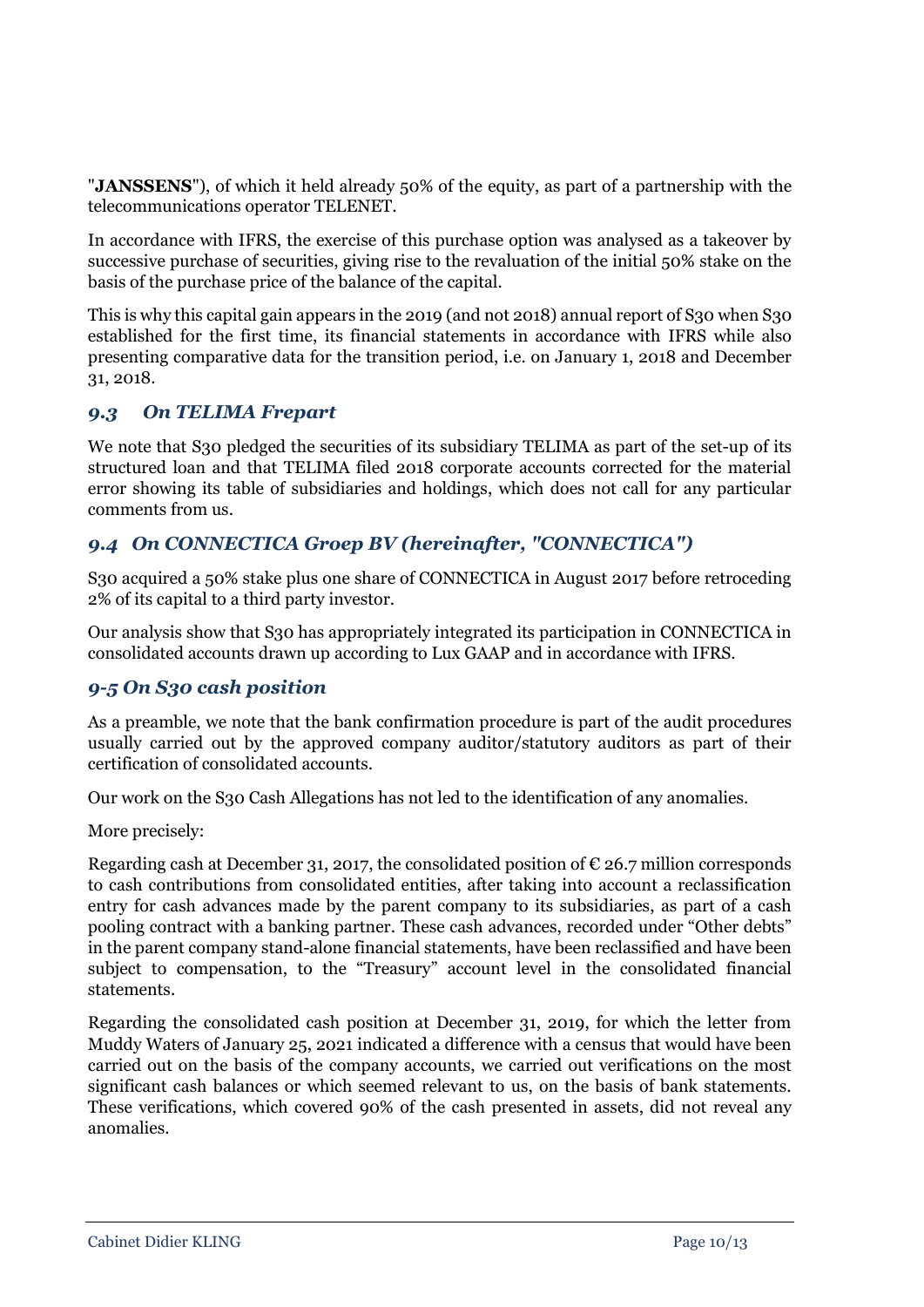Regarding the consolidated cash position in assets at December 31, 2020, our work confirmed 94.6% of this position, established on the basis of a contribution to the consolidated accounts, based on bank confirmations collected in the certification process for its accounts.

# *9.6 On S30's bank debt in 2019*

At the outset, we observe that S30 sets out, in its 2019 financial statements<sup>7</sup> , the amount of its bank debt, the amount of debts related to price supplements and sales options and the amount of debt related to leases.

Our work shows that the bank debt indicated by S30 in its 2019 financial statements was indeed contracted overwhelmingly at the level of Solutions 30 SE via a structured loan.

# *9.7 On the invoices to be issued*

The letter of January 25, 2021 from Muddy Waters, questions the evolution of the "*Invoices to be issued*" item of the S30 group, especially by taking the example of its French subsidiary SOTRANASA, and the effect that this evolution could have had on the consolidated result 2019 from S30.

In order to analyse the relevance of this allegation, we carried out work consisting in inquiries with the financial management of S30, to learn about the procedures followed in terms of revenue recognition and recording of invoices to be established, and to conduct walkthrough tests, for a group of four entities that we have selected, contributing to 79% of the consolidated amount of the "*invoices to be issued*" item as of December 31, 2019.

On this basis, our findings are as follows:

- The company monitors the dates of completion of services, their sales prices and their costs via dedicated software applications.
- With the exception of the turnkey FTTH8 activity, the invoices to be issued often correspond to services carried out during the month or the month and a half preceding the closing; invoices are then issued and paid within one or two months of closing, where applicable in connection with a formal validation process prior to issuance.
- Regarding the turnkey FTTH activity, in particular by the operating entities SOLUTIONS 30 France and SOTRANASA, the services are structured according to stages within milestones. The billing cycle can be longer, as it depends on the completion of a milestone. For the recognition of revenue resulting from this activity, we note that the financial department uses a breakdown by stage of the prices provided for by the price grid agreed with the client. This breakdown is established on the basis of the best historical estimates made by the operational departments of the S30 group.
- Regarding more particularly the turnkey FTTH activities carried out by SOTRANASA, which fall within the framework of the monitoring of communication network construction projects, the invoices to be issued with the main customer amounted to 11.3  $\mathbb{C}$ m including VAT at December 31, 2019, of which at least 50% was invoiced during the month of January

**.** 

<sup>7</sup> S30's 2019 financial statements in French, page 65.

<sup>8</sup> Fiber To The Home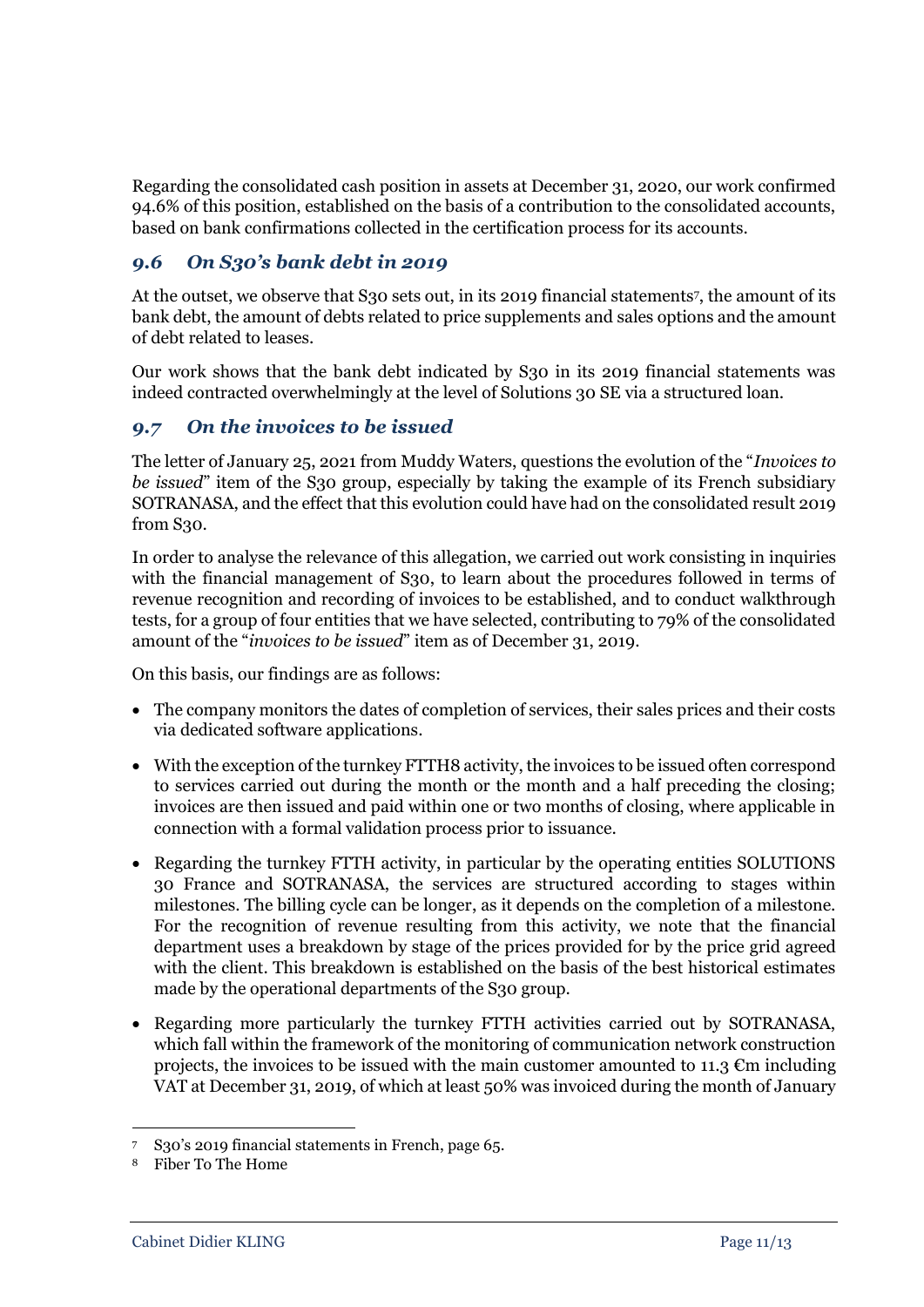2020 and a total of 82% during the year 2020. The finance department explains that the increase in invoices to be issued as of December 31, 2019 compared to the previous financial year, is due to a historical accounting scheme under "*Work in Progress*" and a development of activities. On an annual basis, we note that trade receivables as a whole, including invoices to be issued, as well as work in progress, represented a ratio of 61.7 days of sales in 2019 consistent and down compared to the ratio of 67.6 days in 2018.

Subject to the limits inherent in our work, carried out on the basis of tests and our recommendations to improve the documentation of the estimates made for the recognition of revenue on completion, we consider that S30 follows internal procedures making it possible to estimate the amount of invoices to be issued in a satisfactory manner.

# *9.8 On other operational products*

Muddy Waters's letter of January 25, 2021 questions the importance of other operating income recorded by S30 and suggests that they are non-operating income.

In order to analyse the relevance of this allegation, we have reviewed, on a test basis, the main items contributing the other current operating income detailed in note 6.1 of S30's 2019 annual report.

On the basis of our work and the information provided, we have not identified any anomalies concerning the description of current operating income in the financial statements and their amount.

More specifically, we note that:

Operating subsidies amounting to  $\epsilon$  12.1 million mainly correspond to the reversal, as costs incurred, of provisions made for debts to employees, included in the context of outsourcing contracts, resulting from their employment contracts (see paragraph 8).

IT assets in the amount of  $\epsilon$  5.8 million are mainly analysed as transfers of charges re-invoiced by certain subsidiaries concerning IT developments, recorded as intangible assets (see paragraph 9.8).

The main components of other current operating income in the amount of  $\epsilon$  11.9m correspond to:

- billings for a perpetual license and IT costs as part of a contract with a customer;
- the result of contributions in kind to a company then not owned by the S30 group;
- insurance reimbursements, training costs, re-invoicing of costs and benefits in kind.

## *9.9 On the recording of IT development costs*

Muddy Waters's letter of January 25, 2021 said S30 would not disclose how much IT expenses it spends on maintenance and development, suggesting that 100% of all of those costs would be capitalized.

In order to analyse the relevance of this allegation, we have reviewed the nature of the IT costs recorded by S30 in its 2019 financial year, according to whether they are recognized as operating expenses or as intangible assets.